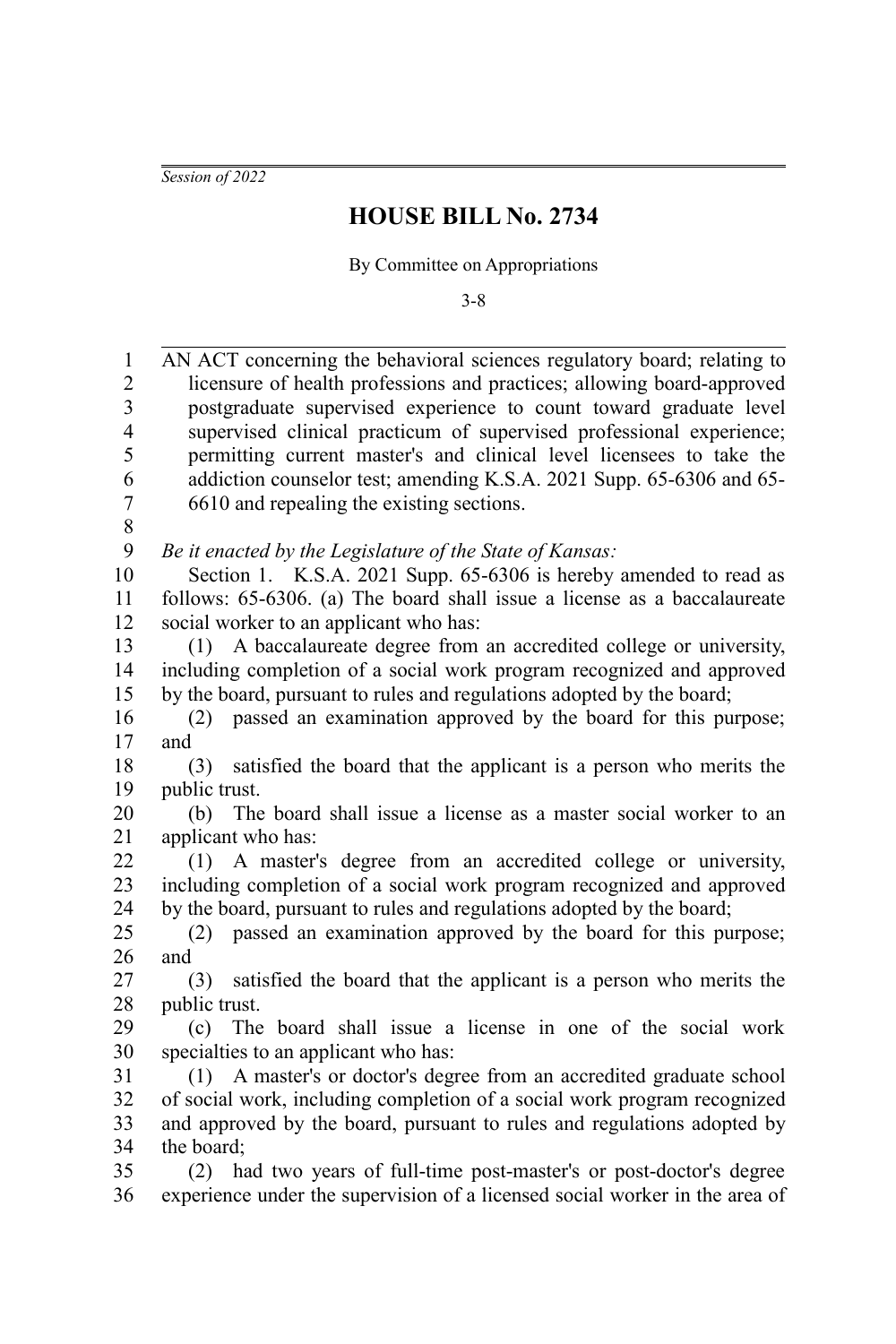the specialty in which such applicant seeks to be licensed; 1

(3) passed an examination approved by the board for this purpose; and 2 3

(4) satisfied the board that the applicant is a person who merits the public trust. 4 5

(d) (1) The board shall issue a license as a specialist clinical social worker to an applicant who: 6 7

8

(A) Has met the requirements of subsection (c);

(B) has completed 15 credit hours as part of or in addition to the requirements under subsection (c) supporting diagnosis or treatment of mental disorders with use of the American psychiatric association's diagnostic and statistical manual, through identifiable study of the following content areas: Psychopathology, diagnostic assessment, interdisciplinary referral and collaboration, treatment approaches and professional ethics; 9 10 11 12 13 14 15

(C) has completed a graduate level supervised clinical practicum of supervised professional experience*,* including psychotherapy and assessment, integrating diagnosis and treatment of mental disorders with use of the American psychiatric association's diagnostic and statistical manual *or additional postgraduate supervised experience as determined by the board*; 16 17 18 19 20 21

(D) has completed as part of or in addition to the requirements of subsection (c) not less than two years of postgraduate supervised professional experience*,* in accordance with a clinical supervision plan approved by the board of not less than 3,000 hours of supervised professional experience including at least 1,500 hours of direct client contact conducting psychotherapy and assessments with individuals, couples, families or groups and not less than 100 hours of face-to-face clinical supervision, as defined by the board in rules and regulations, including not less than 50 hours of individual supervision, except that the board may waive the requirement that such supervision be face-to-face upon a finding of extenuating circumstances, integrating diagnosis and treatment of mental disorders with use of the American psychiatric association's diagnostic and statistical manual; 22 23 24 25 26 27 28 29 30 31 32 33 34

(E) for persons earning a degree under subsection (c) prior to July 1, 2003, in lieu of the education and training requirements under subparagraphs (B) and (C), has completed the education requirements for licensure as a specialist clinical social worker in effect on the day immediately preceding the effective date of this act; 35 36 37 38 39

(F) for persons who apply for and are eligible for a temporary license to practice as a specialist clinical social worker on the day immediately preceding the effective date of this act, in lieu of the education and training requirements under subparagraphs (B), (C) and (D), has completed the 40 41 42 43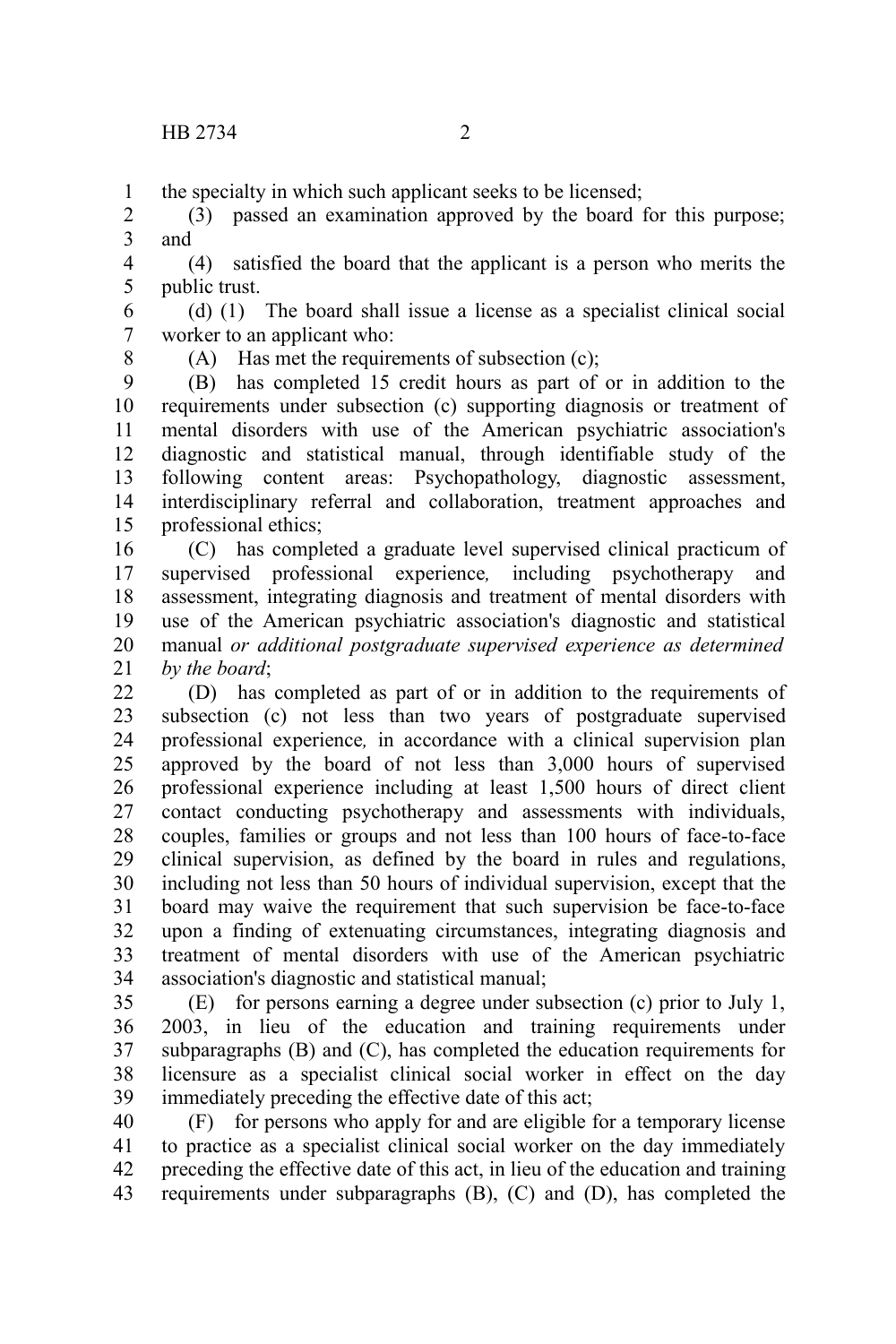education and training requirements for licensure as a specialist clinical social worker in effect on the day immediately preceding the effective date of this act; 1 2 3

- 4
- 5

(G) has passed an examination approved by the board; and

(H) has paid the application fee.

(2) A licensed specialist clinical social worker may engage in the social work practice and is authorized to diagnose and treat mental disorders specified in the edition of the diagnostic and statistical manual of mental disorders of the American psychiatric association designated by the board by rules and regulations. When a client has symptoms of a mental disorder, a licensed specialist clinical social worker shall consult with the client's primary care physician or psychiatrist to determine if there may be a medical condition or medication that may be causing or contributing to the client's symptoms of a mental disorder. A client may request in writing that such consultation be waived and such request shall be made a part of the client's record. A licensed specialist clinical social worker may continue to evaluate and treat the client until such time that the medical consultation is obtained or waived. 6 7 8 9 10 11 12 13 14 15 16 17 18

(3) Notwithstanding any other provision of this subsection, a licensed master social worker who has provided to the board an acceptable clinical supervision plan for licensure as a specialist clinical social worker prior to the effective date of this act shall be licensed as a specialist clinical social worker under this act upon completion of the requirements in effect for licensure as a specialist clinical social worker at the time the acceptable training plan is submitted to the board. 19 20 21 22 23 24 25

(4) A person licensed as a specialist clinical social worker on the day immediately preceding the effective date of this act shall be deemed to be a licensed specialist clinical social worker under this act. Such person shall not be required to file an original application for licensure as a specialist clinical social worker under this act. 26 27 28 29 30

(e) The board shall adopt rules and regulations establishing the criteria which *that* a social work program of a college or university shall satisfy to be recognized and approved by the board under this section. The board may send a questionnaire developed by the board to any college or university conducting a social work program for which the board does not have sufficient information to determine whether the program should be recognized and approved by the board and whether the program meets the rules and regulations adopted under this section. The questionnaire providing the necessary information shall be completed and returned to the board in order for the program to be considered for recognition and approval. The board may contract with investigative agencies, commissions or consultants to assist the board in obtaining information about a social work program of a college or university. In entering such 31 32 33 34 35 36 37 38 39 40 41 42 43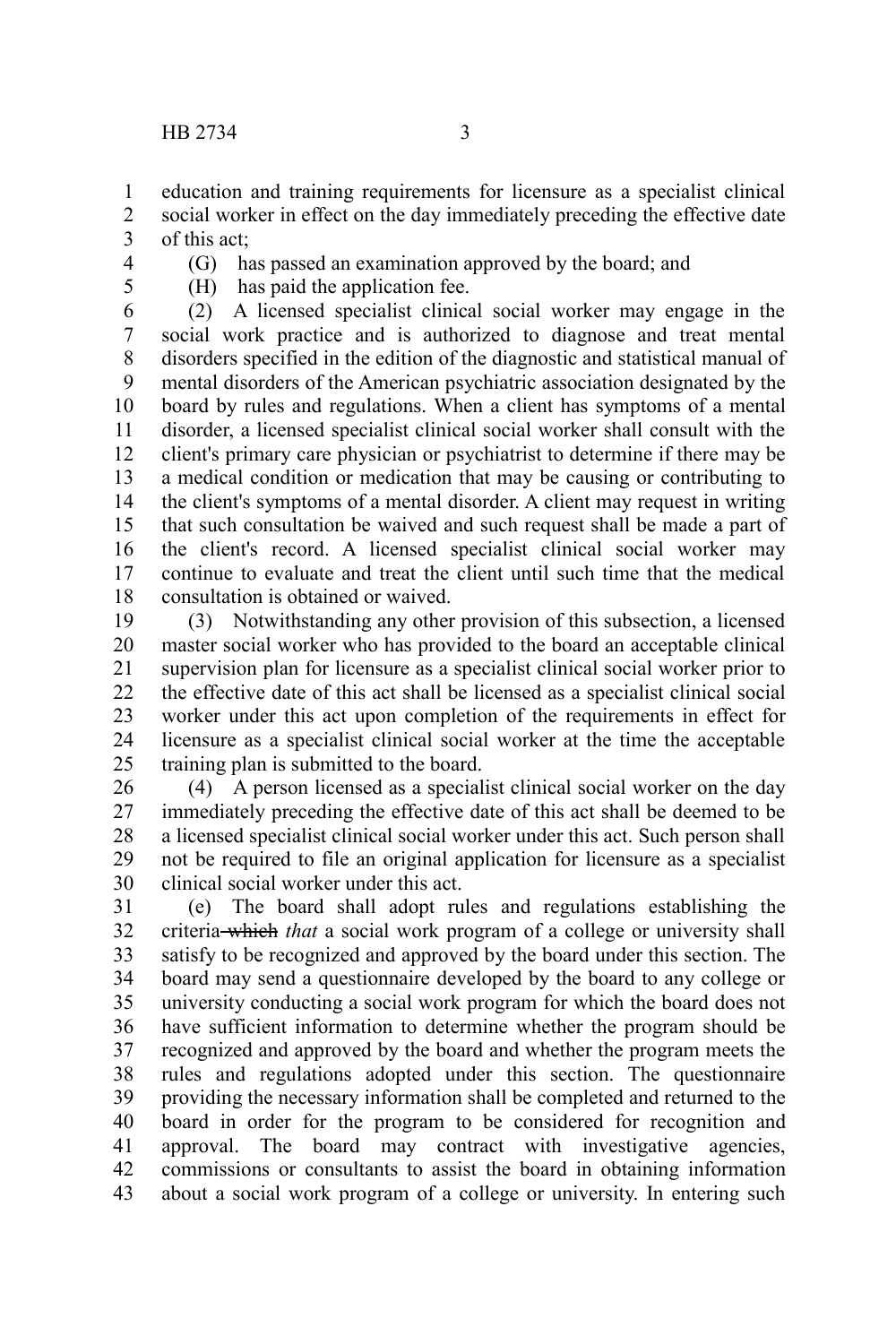contracts the authority to recognize and approve a social work program of a college or university shall remain solely with the board. 1 2

Sec. 2. K.S.A. 2021 Supp. 65-6610 is hereby amended to read as follows: 65-6610. (a) An applicant for licensure as an addiction counselor shall furnish evidence that the applicant: 3 4 5

6

(1) Has attained 21 years of age;

(2) (A) has completed at least a baccalaureate degree from an addiction counseling program that is part of a college or university approved by the board; 7 8 9

(B) has completed at least a baccalaureate degree from a college or university approved by the board. As part of, or in addition to, the baccalaureate degree coursework, such applicant shall also complete a minimum number of semester hours of coursework on substance use disorders as approved by the board;  $-$ or 10 11 12 13 14

(C) is currently licensed in Kansas as a licensed baccalaureate social worker and has completed a minimum number of semester hours of coursework on substance use disorders as approved by the board*; or* 15 16 17

*(D) is currently licensed in Kansas by the board as a master social worker, specialist clinical social worker, professional counselor, clinical professional counselor, marriage and family therapist, clinical marriage and family therapist, master's level psychologist, clinical psychotherapist or psychologist. Such licensees shall be eligible to take the examination as required by paragraph (3)*; 18 19 20 21 22 23

(3) has passed an examination approved by the board;

(4) has satisfied the board that the applicant is a person who merits the public trust; and  $25$ 26

(5) has paid the application fee established by the board under K.S.A. 65-6618, and amendments thereto. 27 28

(b) Applications for licensure as a master's addiction counselor shall be made to the board on a form and in the manner prescribed by the board. Each applicant shall furnish evidence satisfactory to the board that the applicant: 29 30 31 32

33

24

(1) (A) Has attained 21 years of age;

(B) (i) has completed at least a master's degree from an addiction counseling program that is part of a college or university approved by the board; 34 35 36

(ii) has completed at least a master's degree from a college or university approved by the board. As part of or in addition to the master's degree coursework, such applicant shall also complete a minimum number of semester hours of coursework supporting the diagnosis and treatment of substance use disorders as approved by the board; or 37 38 39 40 41

(iii) is currently licensed in Kansas as a licensed master social worker, licensed professional counselor, licensed marriage and family 42 43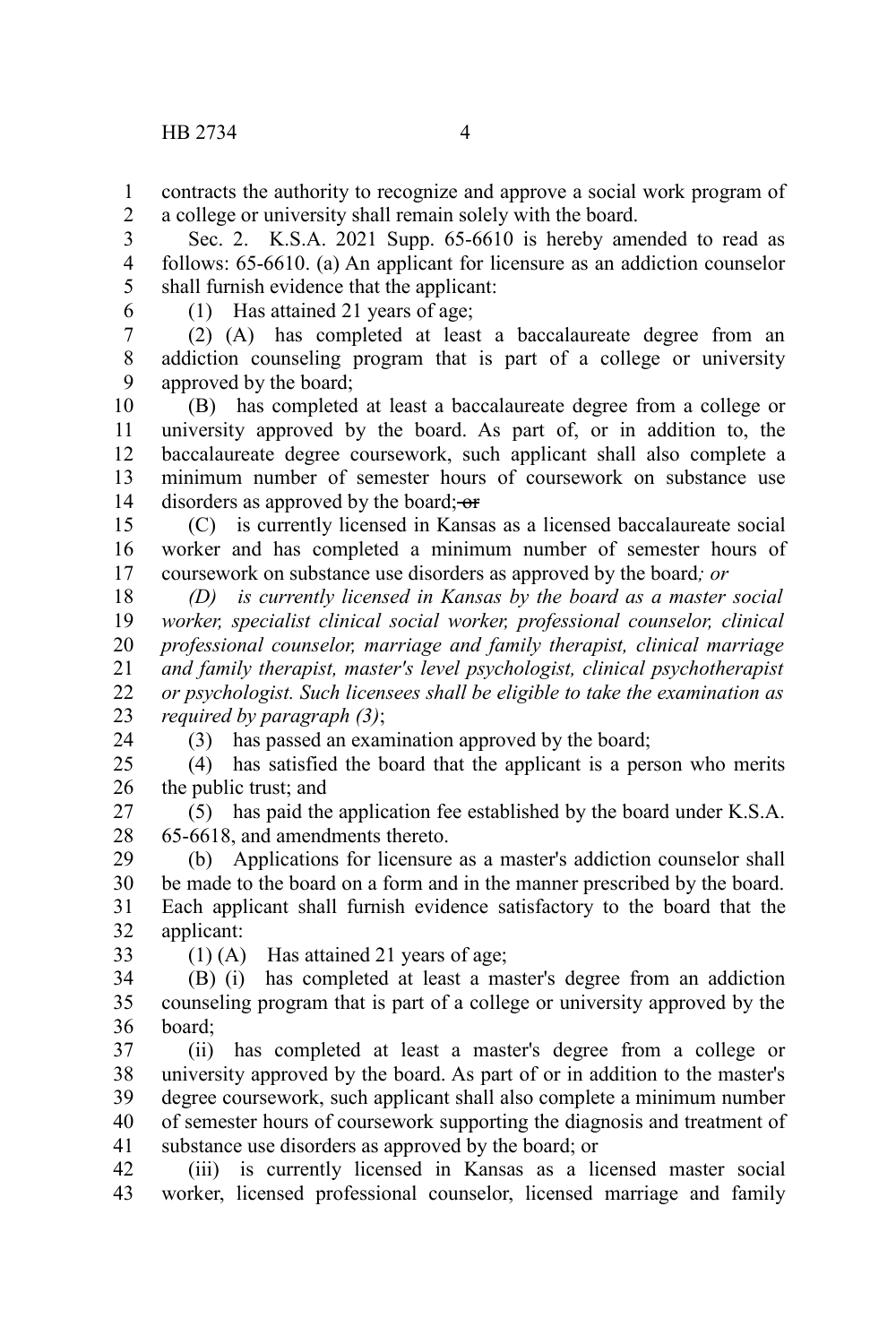therapist or licensed master's level psychologist; 1

(C) has passed an examination approved by the board;

(D) has satisfied the board that the applicant is a person who merits the public trust; and 3 4

(E) has paid the application fee fixed under K.S.A. 65-6618, and amendments thereto; or 5 6

7

2

(2) (A) has met the following requirements on or before July 1, 2016:

(i) Holds an active license by the board as an addiction counselor; and (ii) has completed at least a master's degree in a related field from a college or university approved by the board; and 8 9 10

(B) has completed six hours of continuing education in the diagnosis and treatment of substance use disorders during the three years immediately preceding the application date. 11 12 13

(c) Applications for licensure as a clinical addiction counselor shall be made to the board on a form and in the manner prescribed by the board. Each applicant shall furnish evidence satisfactory to the board that the applicant: 14 15 16 17

18

(1) Has attained 21 years of age;

(2) (A) (i) has completed at least a master's degree from an addiction counseling program that is part of a college or university approved by the board; and 19 20 21

(ii) has completed not less than two years of postgraduate supervised professional experience in accordance with a clinical supervision plan approved by the board of not less than 3,000 hours of supervised professional experience*,* including at least 1,500 hours of direct client contact conducting substance abuse assessments and treatment with individuals, couples, families or groups and not less than 100 hours of face-to-face clinical supervision, as defined by the board in rules and regulations, including not less than 50 hours of individual supervision, except that the board may waive the requirement that such supervision be face-to-face upon a finding of extenuating circumstances, integrating diagnosis and treatment of substance use disorders with use of the diagnostic and statistical manual of mental disorders of the American psychiatric association, except that the board may waive  $\frac{1}{2}$  of the hours required by this clause for an individual who has a doctoral degree in addiction counseling or a related field approved by the board and who completes the required  $\frac{1}{2}$  of the hours in not less than one year of supervised professional experience; or 22 23 24 25 26 27 28 29 30 31 32 33 34 35 36 37 38

(B) (i) has completed at least a master's degree from a college or university approved by the board. As part of or in addition to the master's degree coursework, such applicant shall also complete a minimum number of semester hours of coursework supporting the diagnosis and treatment of substance use disorders as approved by the board; and 39 40 41 42 43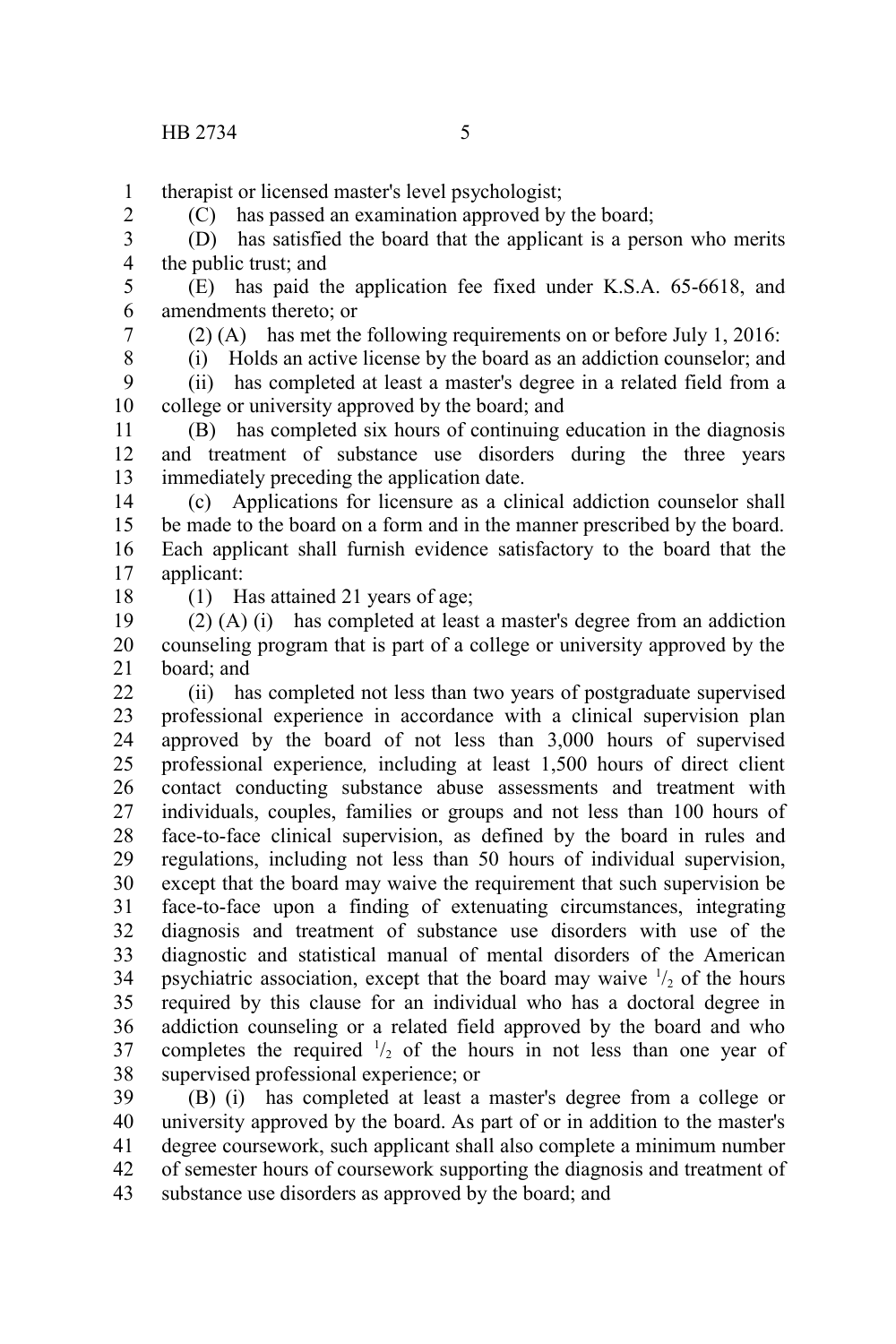(ii) has completed not less than two years of postgraduate supervised professional experience in accordance with a clinical supervision plan approved by the board of not less than 3,000 hours of supervised professional experience*,* including at least 1,500 hours of direct client contact conducting substance abuse assessments and treatment with individuals, couples, families or groups and not less than 100 hours of face-to-face clinical supervision, as defined by the board in rules and regulations, including not less than 50 hours of individual supervision, except that the board may waive the requirement that such supervision be face-to-face upon a finding of extenuating circumstances, integrating diagnosis and treatment of substance use disorders with use of the diagnostic and statistical manual of mental disorders of the American psychiatric association, except that the board may waive  $\frac{1}{2}$  of the hours required by this clause for an individual who has a doctoral degree in addiction counseling or a related field approved by the board and who completes the required  $\frac{1}{2}$  of the hours in not less than one year of supervised professional experience; or 1 2 3 4 5 6 7 8 9 10 11 12 13 14 15 16 17

(C) (i) has completed a master's degree from a college or university approved by the board and is licensed by the board as a licensed master's addiction counselor; and 18 19 20

(ii) has completed not less than two years of postgraduate supervised professional experience in accordance with a clinical supervision plan approved by the board of not less than 3,000 hours of supervised professional experience*,* including at least 1,500 hours of direct client contact conducting substance abuse assessments and treatment with individuals, couples, families or groups and not less than 100 hours of face-to-face clinical supervision, as defined by the board in rules and regulations, including not less than 50 hours of individual supervision, except that the board may waive the requirement that such supervision be face-to-face upon a finding of extenuating circumstances, integrating diagnosis and treatment of substance use disorders with use of the diagnostic and statistical manual of mental disorders of the American psychiatric association, except that the board may waive  $\frac{1}{2}$  of the hours required by this clause for an individual who has a doctoral degree in addiction counseling or a related field approved by the board and who completes the required  $\frac{1}{2}$  of the hours in not less than one year of supervised professional experience; or 21 22 23 24 25 26 27 28 29 30 31 32 33 34 35 36 37

(D) is currently licensed in Kansas as a licensed psychologist, licensed specialist clinical social worker, licensed clinical professional counselor, licensed clinical psychotherapist or licensed clinical marriage and family therapist and provides to the board an attestation from a professional licensed to diagnose and treat mental disorders, or substance use disorders, or both, in independent practice or licensed to practice 38 39 40 41 42 43